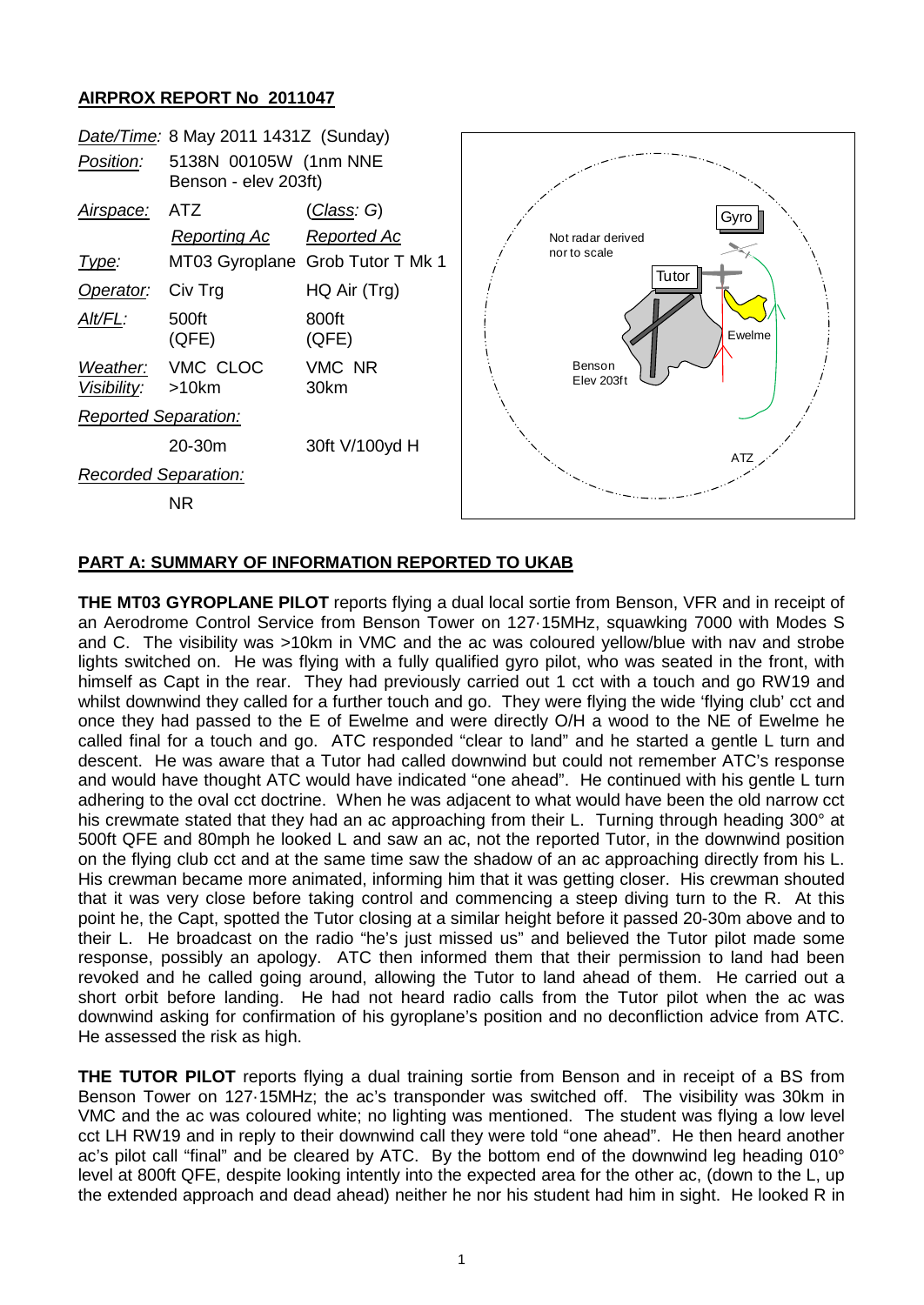his 2 o'clock position and saw a blue/yellow autogyro about 100yd away and 30ft below, belly-up to him banking and descending sharply to the R, already taking avoiding action. The autogyro was operating from the Benson Flying Club in accordance with the FOB which requires an extremely wide cct for noise abatement. The ac is very slow and small, hence difficult to see. He, the Tutor Instructor, was flying a low level cct as per Tutor Instructor's/Student's Study Guide. Although both ac carried transponders, his was switched off iaw Benson SOPs whilst the autogyro pilot reported his transponder was switched on. Also his Tutor's TAS was off iaw current advice for cct work.

**THE BENSON AERODROME CONTROLLER** reports the Ground and Tower frequencies were bandboxed. At 1420 the Gyro pilot called for a L base rejoin to RW19 having been operating in the vicinity of Benson listening out on frequency. At the time the subject Tutor flight on was frequency conducting visual ccts and another Tutor was at the hold. The Tutor pilot called "final" for a touch and go prior to the Gyro reaching L base and was given clearance. The Gyro pilot was initially unable to see the Tutor so he orbited clear of L base and when visual, integrated into the cct L base. The Gyro pilot was given clearance for a touch and go after the Tutor finished its approach. The Tutor climbed to glide downwind and the other Tutor was lined-up for departure awaiting the Gyro to turn downwind whilst 2 other Tutors taxied. After being issued with take-off clearance, the departing Tutor's pilot asked what the Gyroplane's intentions were, to which he said that he believed it to be doing at least 1 cct. The subject Tutor's pilot called final for touch and go and was told to continue, owing to the departing Tutor pilot asking about the Gyroplane's intentions, but was then given clearance shortly thereafter. As the departing Tutor flight transferred to Approach the Gyroplane pilot called downwind to touch and go and then taxi to dispersal. Another Tutor flight at the hold was then cleared for take-off whilst the subject Tutor flight, which was about to turn downwind, requested a low-level cct which was approved. The Tutor pilot called downwind low-level for a full-stop and was told 1 ahead and a few seconds later the Gyroplane pilot called final but was briefly told to continue for a vehicle to cross the RW. About 30sec later the Tutor pilot called final and was told to continue for the Gyroplane which was still on final. A few seconds later the Gyroplane pilot called asking for confirmation of who had right of way and was told that it was him. It then became apparent that the Tutor had got close to or ahead of the Gyroplane although he was unable to determine this straightaway from their visual aspects from the Tower. The Tutor pilot apologised and asked if he could continue. The controller asked the Gyroplane pilot if he wanted to finish his approach or go around to which he replied "whatever is the easiest". By now he could see that the Tutor was ahead so he revoked the Gyroplane flight's clearance to ultimately go around and allow the Tutor make its approach. Both flights eventually made their respective approaches and taxied back.

**HQ 1GP BM SM** reports that this Airprox occurred at RAF Benson between a Stn-based Grob Tutor operating in the low-level visual cct and a Gyroplane, operated by the RAF Benson Flying Club, on final to RW19.

Given the low altitude of the Airprox, no radar replay was available.

Wx conditions were appropriate for visual circuit operations with VMC, 30km visibility in nil weather and FEW at 4200ft.

At 1429:05 the Gyro pilot reported, *"(Gyro c/s) downwind one nine touch and go and er then er taxi for dispersal",* which was acknowledged by TWR with, *"(Gyro c/s) surface wind one nine zero one six knots"*. At 1430:09 the Tutor reported, *"(Tutor c/s) downwind, low, full-stop"* and TWR replied, *"(Tutor c/s) one ahead surface wind one nine zero one six knots",* which was acknowledged.

Shortly afterwards at 1430:24 the Gyro pilot reported, *"…final one nine touch and go"* and, after being briefly continued due to a vehicle crossing the RW, was, *"…cleared touch and go and taxi back"* at 1430:45.

The Tutor pilot reported that as they reached the end of the downwind leg, "despite looking intently into the expected area for the other ac (down to the left, up the extended approach and dead ahead), neither of us had seen him. I looked out to the right two o'clock position and saw a blue and yellow autogyro."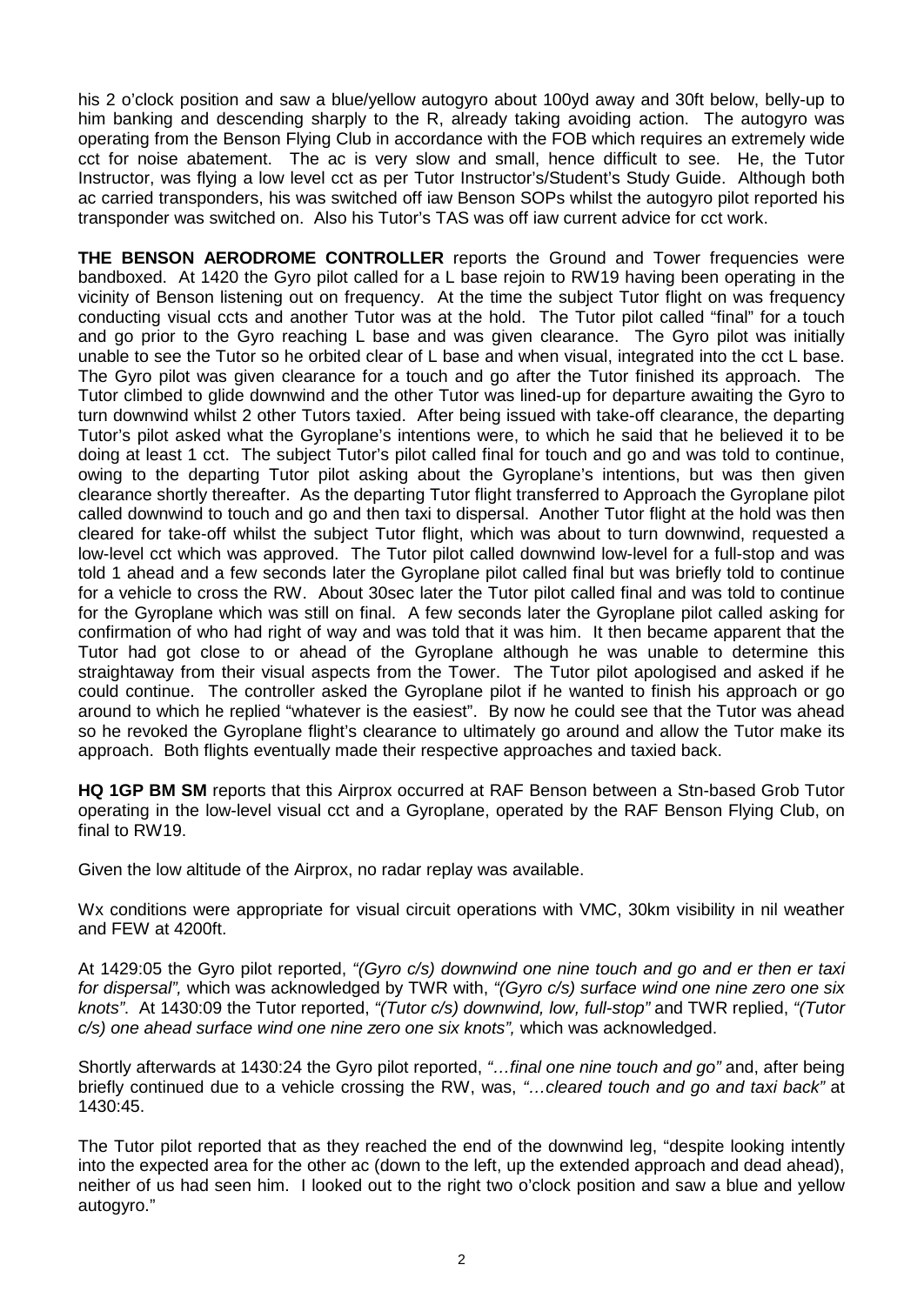At 1431:18 the Tutor pilot reported final and was instructed by TWR to, *"…continue approach",* which was acknowledged. In reply, at 1431:38 the Gyro pilot stated on freq that they were, *"…bit confused now, does that er, Tutor got right of way?"* which suggested that the Gyro pilot believed that the instruction to the Tutor to *"continue approach"* has placed it ahead of the Gyro. TWR replied, *"(Gyro c/s) negative you're number one."* Immediately after at 1431:45 the Gyro pilot is heard to say on freq, *"yeah we're just missing"* which, according to their report, was just after the CPA.

Both the Tutor and the Gyro pilots make reference to distinctive visual circuit patterns. However, the Stn Flying Order Book (FOB) only states that visual ccts are to be conducted to the E of the airfield for noise abatement, avoiding direct overflight of specific villages and that when the airfield is open 'oval (military) patterns are to be flown' by flying club ac. No mention is made of different visual cct patterns for different ac types and there is no graphical representation of any visual cct pattern within the FOB. Subsequent conversation with ATC at RAF Benson has found that the AEF/UAS operate a circuit inside Ewelme, whereas Rotary Wing and the Stn Flying Club operate a wider cct, outside Ewelme.

After the Gyro pilot's, *"just missing"* transmission the Tutor pilot then transmitted *"Tutor c/s in that case apologies err am I allowed to continue to land."* At 1431:55, the TWR controller is heard to transmit, *"Gyro c/s where are you are you happy to go first Gyro c/s or are you going to go-around."* The Gyro pilot replied, *"Yeah I think so I'll slow down as I believe there's one behind me as well I'll do whatever you want me to."* Subsequent investigation has found that given the small size and low speed of the Gyro it is known amongst ATC personnel to be incredibly difficult to see within the visual cct, more so in certain Wx/light conditions. This point is also highlighted by the Tutor pilot.

Given that both ac are station-based, it is reasonable to argue that TWR could have expected the Tutor pilot to be aware of the Gyro's cct pattern. Moreover, given that both ac had been established within the visual circuit for 10min 22sec prior to the Airprox and that they were both operating on the same freq, it is reasonable to argue that TWR could have expected the Tutor to be both aware of the Gyro and, given the circuit priorities stated on the freq, visual with the Gyro prior to turning finals. Finally, although the Hi-Brite display was available to TWR, nothing in the incident sequence would have prompted them to use it until the transmission by the Gyro at 1431:38. Given that the CPA occurred at around 1431:43, no time existed to allow them to view the Hi-Brite, assimilate the information and provide a timely warning. On the basis of these arguments and given the difficulty of the visual acquisition task for TWR in sighting the Gyro, there was no opportunity for TWR to have affected the outcome of the Airprox.

In terms of the active shortcomings within this Airprox, although the Tutor pilot knew that the Gyro was ahead of them in terms of cct priority and that they were unsighted of it, they committed their ac to the final turn. However, there are a number of latent conditions and contributory factors that can also be identified, one of which may have contributed directly to the Tutor being unable to sight the Gyro.

Akin to Airprox 085/10 between a Hawk and Tutor at RAF Leeming, a lack of graphical representation within the FOB of the disparate visual ccts may have contributed to a lack of awareness by both pilots of each other's visual cct pattern. This hypothesis is supported by the description of the Tutor pilot's visual scan immediately preceding the Airprox, which appears to have excluded the area to the R of the nose.

Notwithstanding that this appears to be an isolated incident, the operation of 2 distinct cct patterns, one inside the other, was a further latent condition and, allied with the Tutor pilot's restricted visual scan, a direct causal factor. Whilst RAF Benson has taken immediate action to stop simultaneous Tutor and flying club operations, this has not addressed the issue of the disparate cct pattern between the Tutors and rotary wing ac; consequently, a possible re-occurrence of this incident has not been prevented.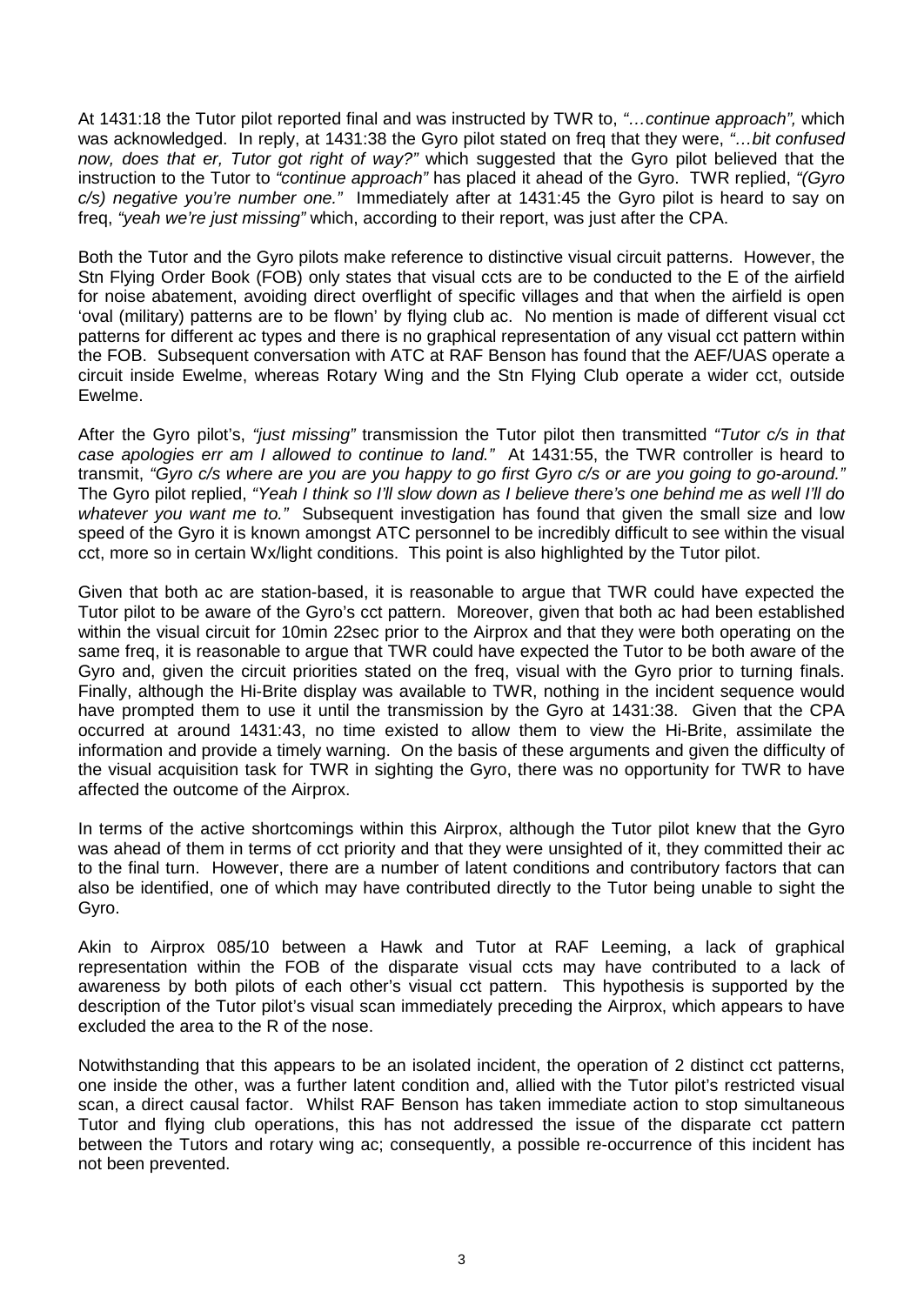Finally, all ac types are mandated to operate to the E of the airfield for noise abatement, rather than, arguably, operational necessity or safety. This is the final latent condition which can be seen as a causal factor.

This Airprox resulted from the decision of the Tutor pilot to commit to a final turn without being visual with the Gyro ahead, which was operating in a different cct pattern.

#### RECOMMENDATIONS

BM SM has requested that HQ 22 (Trg) Gp provides guidance to operators on mixed cct patterns with differing ground tracks.

BM SM has requested that RAF Benson, through JHC, conducts a Stn-level review of visual cct operations including, but not limited to, the operation of dis-similar ac types and the imperative to operate solely to the E of the airfield.

**SATCO BENSON** reports that whilst a graphical representation of the RAF Benson visual ccts is now included within the FOB to raise awareness amongst the aircrews, ATC remain concerned that the point of confliction on the base-leg/final turn remains due to the cct.

**HQ AIR (TRG)** agrees that the potential for conflict caused by the fact that the dissimilar ccts overlap make them unacceptable. Lapses in lookout are inevitable so deconfliction plans based solely on maintaining visual contact between dissimilar types (speeds or patterns) are not robust. That said, the FOB did require flying club ac to conform to 'oval (military) patterns'. It would appear that the flying club pattern conformed to the letter if not the spirit of the order, which would have been included to avoid just this sort of conflict. The safe integration of Stn-based ac is an implicit responsibility of the Stn Cdr, which he discharges through the FOB. Thus, SATCO's concerns should be staffed to the Stn Cdr for resolution of safety concerns and to ensure that operational, training and other priorities are balanced appropriately.

## **PART B: SUMMARY OF THE BOARD'S DISCUSSIONS**

Information available included reports from the pilots of both ac, transcripts of the relevant RT frequencies, radar video recordings, reports from the air traffic controllers involved and reports from the appropriate ATC and operating authorities.

Members agreed that the underlying factor of this incident was the 2 different cct patterns which overlapped causing potential conflict in the base-leg/final area. The Gyroplane pilot was flying a wider 'oval' cct, in accordance with the procedures for Flying Club ac, and ATC had correctly issued the sequence to the Tutor pilot, *"…one ahead…",* when he called downwind. The Gyroplane pilot then called 'final' as he turned onto base-leg, which is normal when flying the military 'oval cct'. The Tutor pilot heard this call but did not assimilate that the flightpath flown by the Gyroplane would place the ac outside of, but turning towards, his tighter cct inside Ewelme. The Tutor pilot then flew into conflict with the Gyroplane on final which caused the Airprox.

The Gyroplane pilot was cognisant of the Tutor in the cct behind him and saw its shadow but was unable to see it immediately. The pilot seated in the front took control and flew a steep diving turn to the R as the Tutor passed about 20-30m away above and to their L. The Tutor pilot only saw the Gyroplane in his 2 o'clock as it was taking avoiding action, he estimated 100yd away and 30ft below. Members acknowledged that ATC had difficulty seeing the Gyroplane owing to its size and the ongoing problems with the Tutor ac showing intermittently on the Hi-Brite display. The ADC only became aware of the problem when it was brought to his attention by the Gyroplane pilot querying who had right of way after the Tutor pilot called final and was told to continue approach. Taking all of these elements into account, the Board believed that the visual sighting and prompt action taken by the Gyroplane flight was enough to remove the actual risk of collision but the ac had passed with separation margins reduced such that safety was compromised during this encounter.